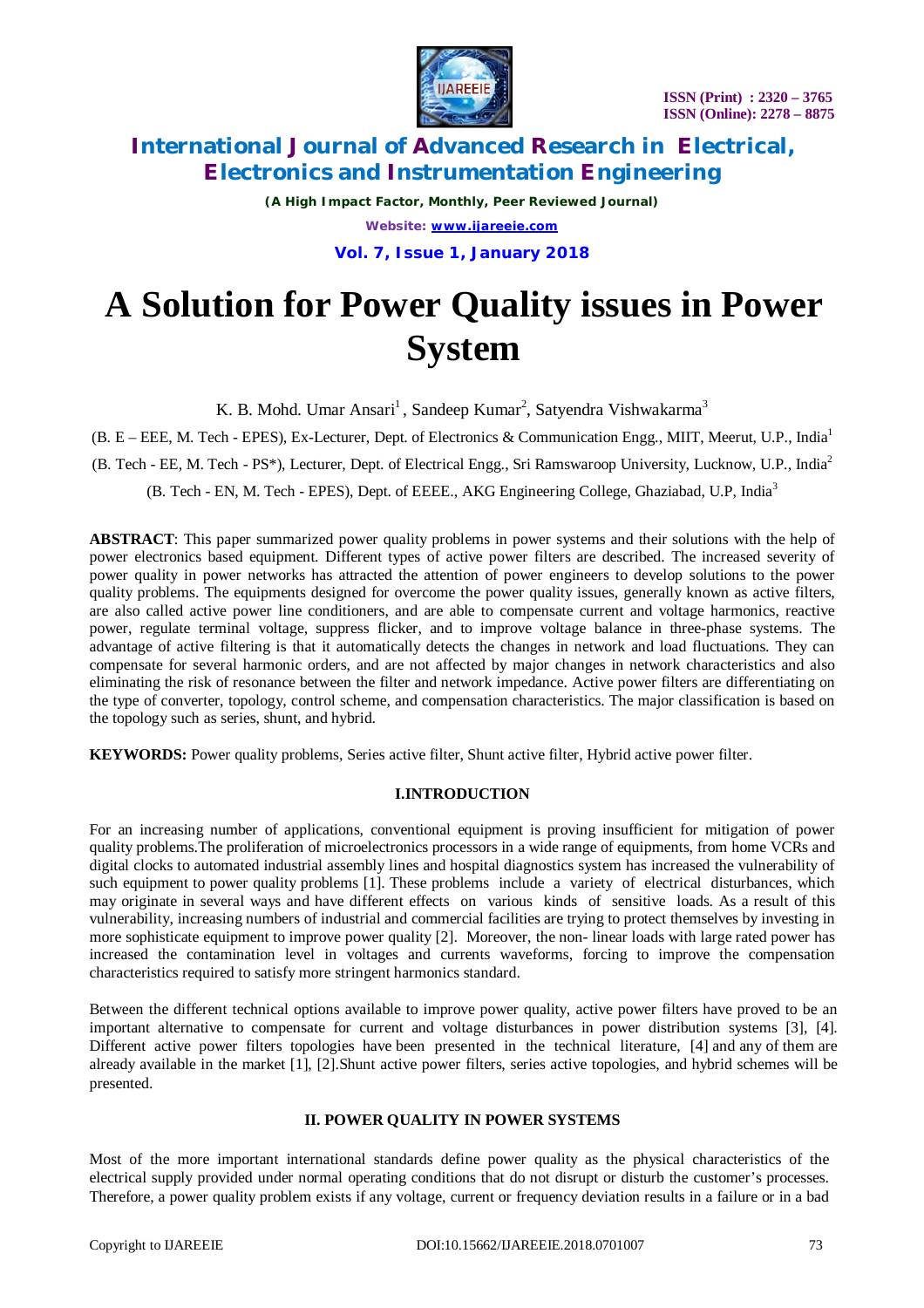

*(A High Impact Factor, Monthly, Peer Reviewed Journal)*

*Website: [www.ijareeie.com](http://www.ijareeie.com)*

### **Vol. 7, Issue 1, January 2018**

operation of customer's equipment. However, it is important to notice that the quality of power supply implies basically voltage quality and supply reliability. Voltage quality problems relate to any failure of equipment due to deviations of the line voltage from its nominal characteristics, and the supply reliability is characterized by its adequacy (ability to supply the load), security (ability to withstand sudden disturbances such as system faults) and availability (focusing especially on long interruptions).

Power quality problems are common in most of commercial, industrial and utility networks. Natural phenomena, such as lightning are the most frequent cause of power quality problems. Switching phenomena resulting in oscillatory transients in the electrical supply, for example when capacitors are switched, also contribute substantially to power quality disturbances. Also, the connection of high power non-linear loads contributes to the generation of current and voltage harmonic components. Between the different voltage disturbances hat can be produced, the most significant and critical power quality problems are voltage sags due to the high economical losses that can be generated. Short-term voltage drops (sags) can trip electrical drives or more sensitive equipment, leading to costly interruptions of production [5].

For all these reasons, from the consumer point of view, power quality issues will become an increasingly important factor to consider in order satisfying good productivity. On the other hand, for the electrical supply industry, the quality of power delivered will be one of the distinguishing factor for ensuring customer loyalty in this very competitive and deregulated market. To address the needs of energy consumers trying to improve productivity through the reduction of power quality related process stoppages and energy suppliers trying to maximize operating profits while keeping customers satisfied with supply quality, innovative technology provides the key to cost-effective power quality enhancements solutions. However, with the various power quality solutions available, the obvious question for a consumer or utility facing a particular power quality problem is which equipment provides the better solution.

#### **III. SOLUTIONS TO POWER QUALITY PROBLEMS**

There are two approaches to the mitigation of power quality problems. The first approach is called load conditioning, which ensures that the equipment is less sensitive to power disturbances, allowing the operation even under significant voltage distortion. The other solution is to install line conditioning systems that suppress or counteracts the power system disturbances. A flexible and versatile solution to voltage quality problems is offered by active power filters. Currently they are based on PWM converters and connect to low and medium voltage distribution system in shunt or in series. Series active power filters must operate in conjunction with shunt passive filters in order to compensate load current harmonics. Shunt active power filters operate as a controllable current source and series active power filters operates as a controllable voltage source. Both schemes are implemented preferable with voltage source PWM inverters, with a dc bus having a reactive element such as a capacitor. Active power filters can perform one or more of the functions required to compensate power systems and improving power quality. As it will be illustrated in this paper, their performance depends on the power rating and the speed of response. The selection of the type of active power filter to improve power quality depends on the source of the problem.

#### **1) SHUNT ACTIVE POWER FILTERS**

Shunt active power filter compensate current harmonics by injecting equal-but-opposite harmonic compensating current. In this case the shunt active power filter operates as a current source injecting the harmonic components generated by the load but phase shifted by 180°. This principle is applicable to any type of load considered a harmonic source. Moreover, with an appropriate control scheme, the active power filter can also compensate the load power factor. In this way, the power distribution system sees the non linear load and the active power filter as an ideal resistor. The current compensation characteristic of the shunt active power filter is shown in Fig 1.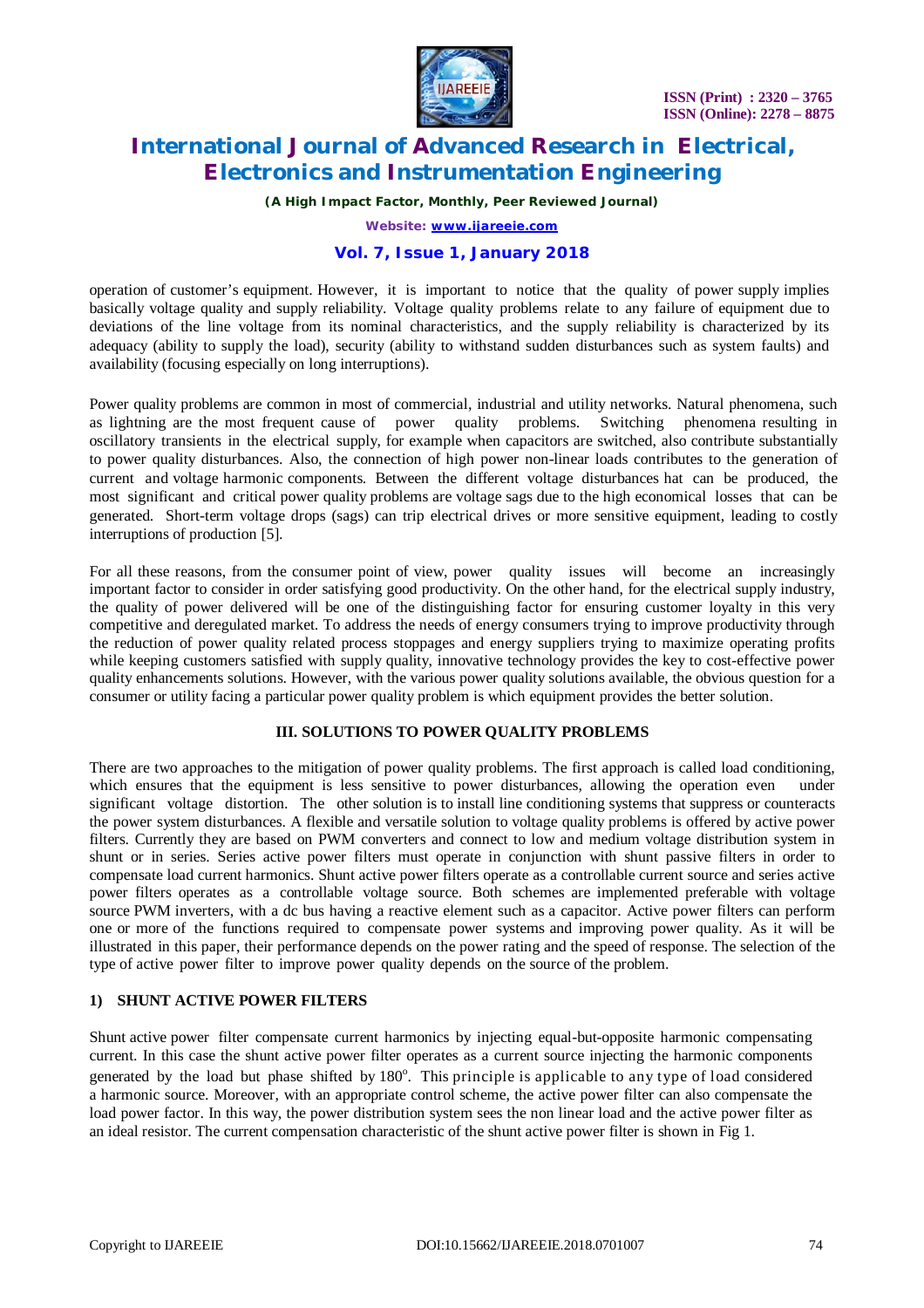

*(A High Impact Factor, Monthly, Peer Reviewed Journal)*

*Website: [www.ijareeie.com](http://www.ijareeie.com)*

### **Vol. 7, Issue 1, January 2018**



Fig.1.Compensation characteristics of a shunt active power filter [6]

#### **2) SERIES ACTIVE POWER FILTERS**

It is well known that series active power filters compensate current system distortion caused by non-linear loads by imposing a high impedance path to the current harmonics which forces the high frequency currents to flow through the LC passive filter connected in parallel to the load [5]. The high impedance imposed by the series active power filter is created by generating a voltage of the same frequency that the current harmonic component that needs to be eliminated. Voltage unbalance is corrected by compensating the fundamental frequency negative and zero sequence voltage components of the system.



Fig.2. The proposed series active power filter topology. [7]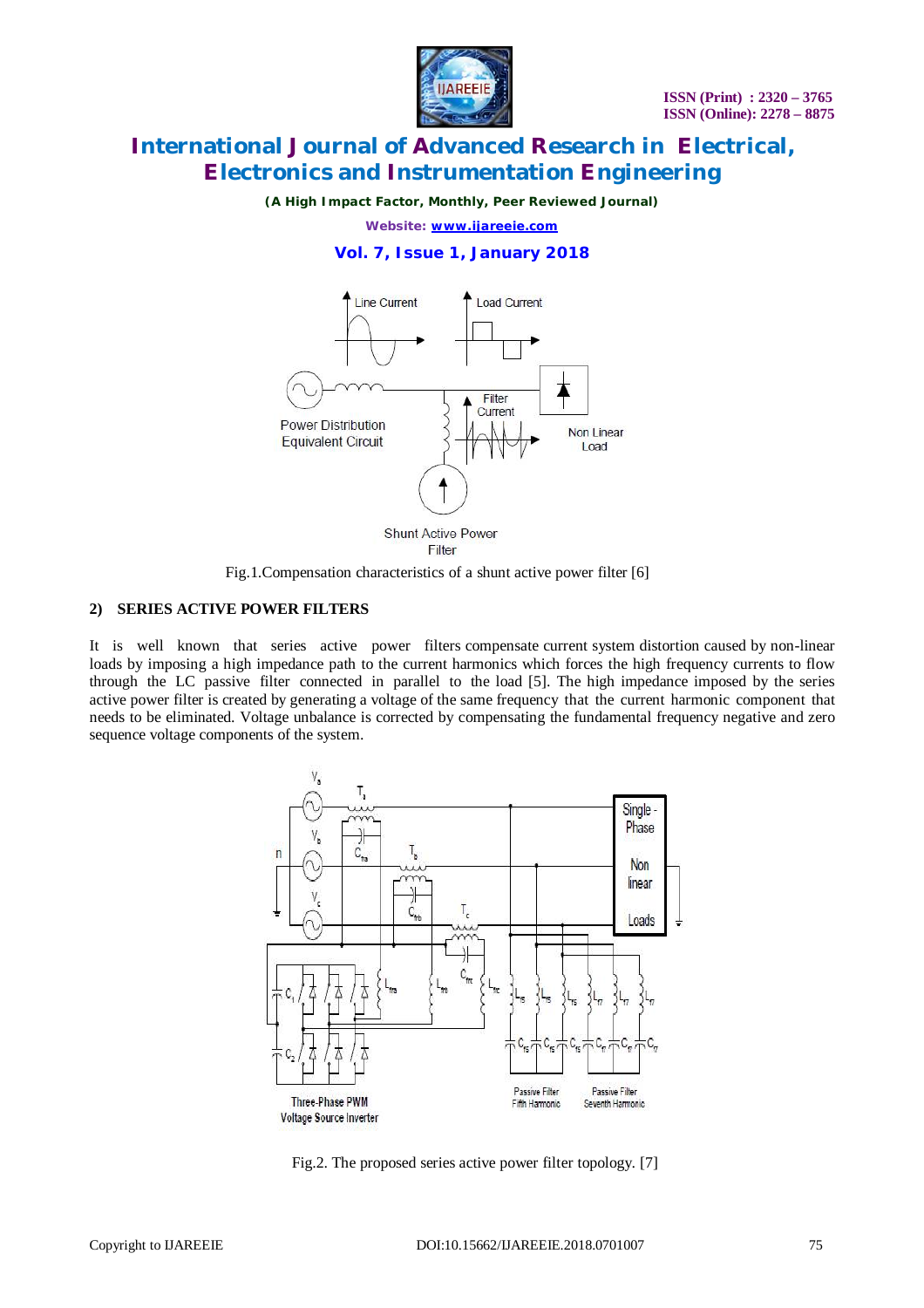

*(A High Impact Factor, Monthly, Peer Reviewed Journal)*

*Website: [www.ijareeie.com](http://www.ijareeie.com)*

### **Vol. 7, Issue 1, January 2018**

### **3) HYBRID ACTIVE POWER FILTER**

Active power filters can be used with passive filters improving compensation characteristics of the passive filter, and avoiding the possibility of the generation of series or parallel resonance. One example of this combination is the series active power filter shown in section V. In this scheme, (Fig. 2), if the passive filters are not connected, the series active power filter can compensate only voltage regulation, and voltage unbalance. If passive filters are not used in Fig. 2, the topology cannot compensate current harmonic components.

Another possibility to combine the compensation characteristics of passive and active power filters is by connecting the active passive filter in series with the passive one, as shown in Fig. 3. In this way, the compensation characteristics of the passive filter is significantly improved, since the active scheme generated voltage harmonic components across the terminal of the primary windings of the series transformer, forcing current harmonics generated by the load to circulate through the passive filter instead of the power distribution system.

By controlling the amplitude of the voltage fundamental component across the coupling transformer, the power factor of the power distribution system can be adjusted.



Fig. 3. The hybrid active power filter configuration. [8]

However, the control of the load power factor imposed a higher voltage across the filter capacitor. This consideration has to be considered when the filter capacitors are specified. This type of configuration is very convenient for compensation of high power medium voltage non linear loads, such as large power ac drives with cycloconverters or high power medium voltage rectifiers for application in electro wining process or for compensation of arc furnace. In all these applications passive filters do not have enough compensation capability to reduce current harmonics in order to satisfy IEEE Std.519.

#### **IV. SIMULATION MODELING AND RESULTS**

This example shows the use of a shunt active filter to minimize the harmonic content propagated to the source from a non-linear load. The circuit models a standard shunt AF with IGBT inverter and series inductor on the AC side and DC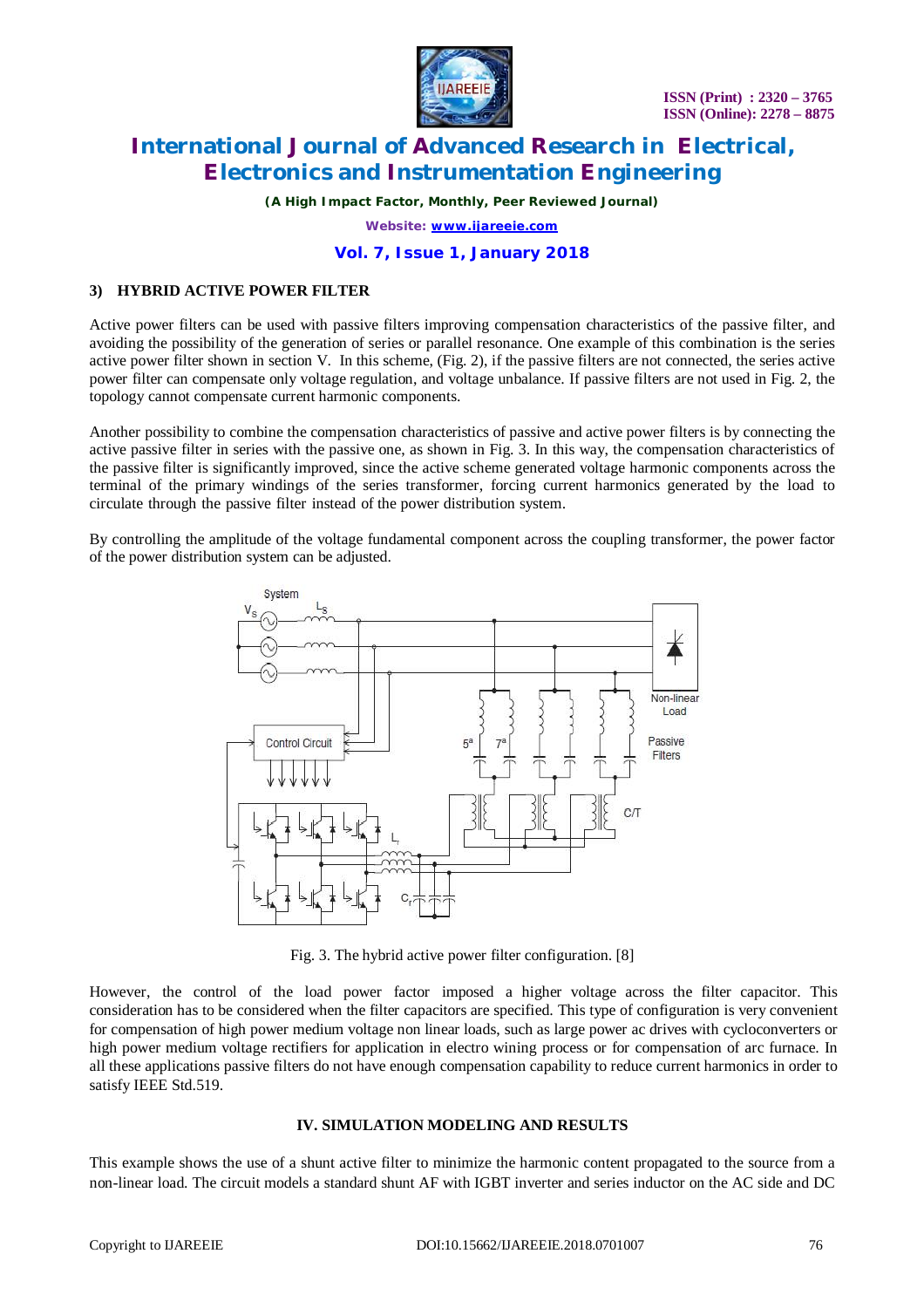

*(A High Impact Factor, Monthly, Peer Reviewed Journal)*

*Website: [www.ijareeie.com](http://www.ijareeie.com)*

### **Vol. 7, Issue 1, January 2018**

capacitor energization. The load consists of two diode rectifiers which are phase-shifted by 30 degrees. The Delta-Y connected rectifier is connected after 10 cycles to change the load from 6-pulse to 12-pulse.



#### **Fig.4. Three phase active filter with a non linear load [9]**

The AF uses a PLL to generate a reference sinusoidal source current which is in-phase and has the same RMS gain as the load current. The current error between the load current and the reference current is generated by the IGBT Bridge through hysteresis switching. The AF aims to inject this current error at the point of common coupling in order to match the source current as closely as possible with the reference current.



### *1.1 Simulation Results*

Fig.5 Reference current at source side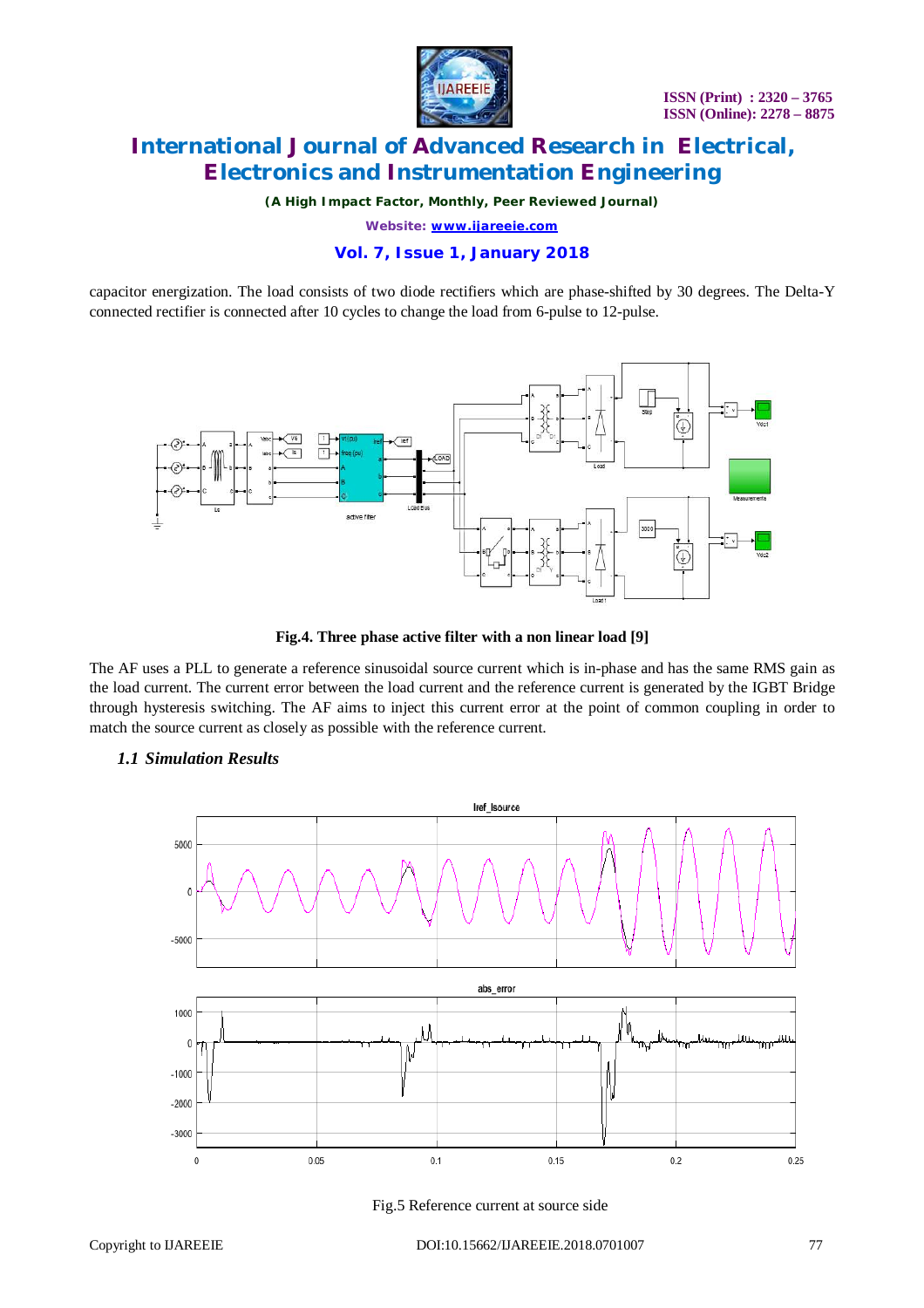

*(A High Impact Factor, Monthly, Peer Reviewed Journal)*

*Website: [www.ijareeie.com](http://www.ijareeie.com)*

#### **Vol. 7, Issue 1, January 2018**



Fig.7 three phase source voltage

At simulation result I observe phase A reference and source current on scope 'Iref\_Isource' and phase A source in fig.5 and load current on scope 'I<sub>source</sub>\_I<sub>load</sub>' in fig. 6 .At t=0s, only the delta/delta connected diode rectifier is in-circuit. The DC current is set at 2000A. Observe from 'I<sub>ref</sub>\_I<sub>source</sub>' that the AF captures the reference current within 1 cycle. FFT Analysis tool of Powergui show an FFT analysis of the load and source phase A current on the 3rd cycle. It is seen that the AF has effectively reduced the THD from 22.41% to 0.69%.

At t=5/60s, the DC current is increased from 2000A to 3000A. Observe that the AF effectively responds to this change in load and captures the new reference current within one cycle.

At  $t=10/60s$ , the delta/wye diode rectifier is connected, thus producing a 12-pulse load. Observe that the AF again captures the new reference current within one cycle. FFT Analysis tool of Powergui shows the load and source phase A current on the 13th cycle. It is seen that the AF has effectively reduced the THD from 4.80% to 0.92%.

| <b>System</b>  | THD $(\% )$ |
|----------------|-------------|
| Without filter | 4.80        |
| With filter    | 0.92        |

#### **V. APPLICATIONS & FUTURE SCOPE**

In recent years there has been interest in the development and applications of active filters, at distribution and consumer levels, and the need to control reactive power and voltage stability at transmission levels. Active power filters are the